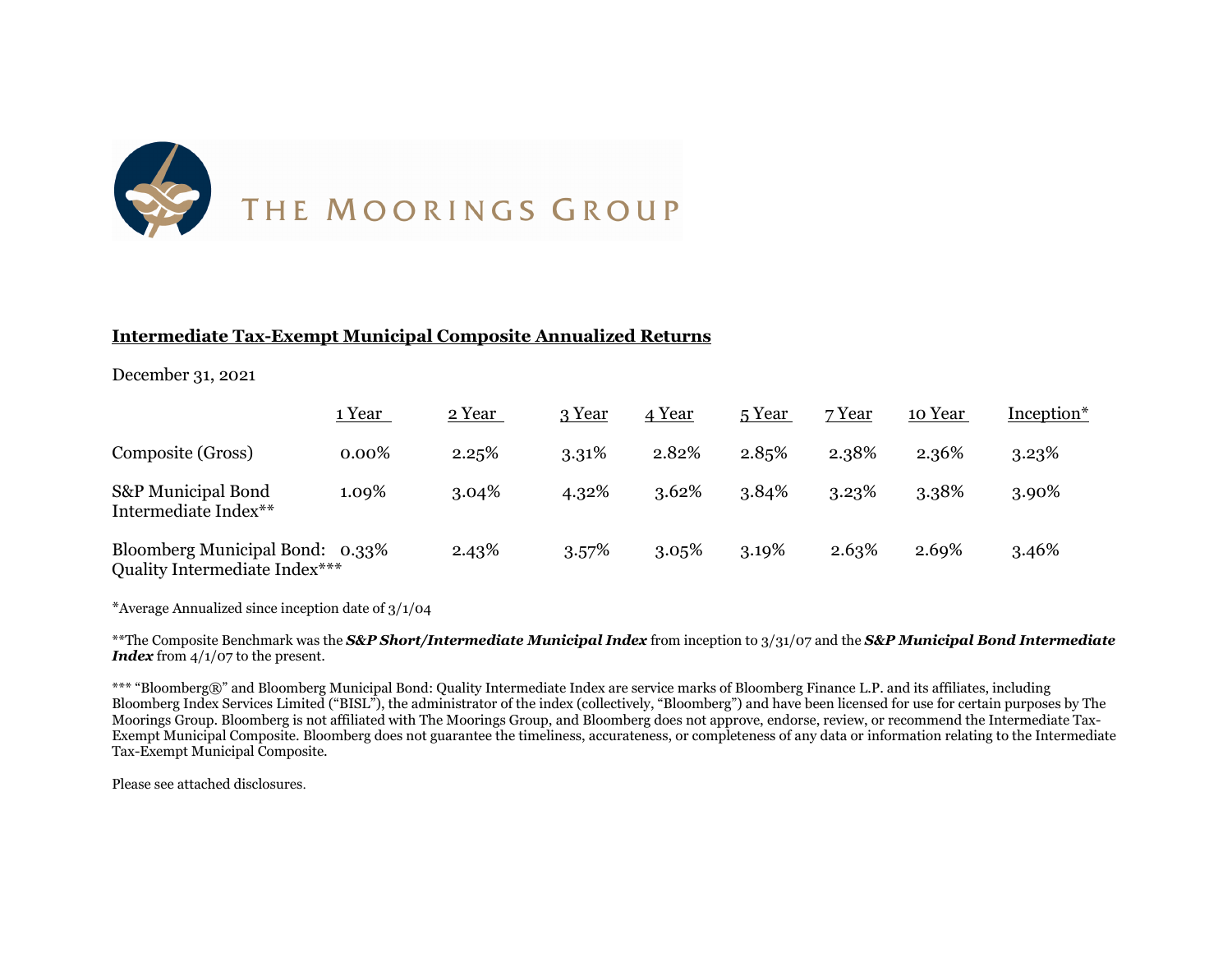

#### **Intermediate Tax-Exempt Municipal Composite March 1, 2004 to December 31, 2021**

|      |                     |                   |            |                   |           |                   | End of Period                | Гоtal                       |    |            |
|------|---------------------|-------------------|------------|-------------------|-----------|-------------------|------------------------------|-----------------------------|----|------------|
|      | <b>Period Gross</b> | Gross             | Period Net | Net               | Benchmark | Benchmark         | Composite Assets Firm Assets |                             | #  |            |
|      | Return              | Cumulative Return | Return     | Cumulative Return | Return    | Cumulative Return | (in millions)                | (in millions) of Portfolios |    | Dispersion |
| 2012 | $3.29\%$            | 44.16%            | $3.13\%$   | 42.44%            | $5.36\%$  | 49.63%            | \$213.8                      | \$419.0                     | 39 | 0.39%      |
| 2013 | $-0.32%$            | 43.70%            | $-0.45%$   | 41.79%            | $-0.98%$  | 48.16%            | \$203.6                      | \$350.0                     | 37 | 0.29%      |
| 2014 | $3.96\%$            | 49.39%            | $3.81\%$   | 47.19%            | $6.99\%$  | 58.51%            | \$207.3                      | \$356.3                     | 36 | 0.36%      |
| 2015 | $2.52\%$            | 53.15%            | $2.36\%$   | 50.66%            | $3.27\%$  | 63.69%            | \$158.5                      | \$380.6                     | 34 | 0.11%      |
| 2016 | $-0.03%$            | 53.11%            | $-0.17%$   | 50.40%            | $0.16\%$  | 63.95%            | \$215.4                      | \$412.7                     | 41 | 0.18%      |
| 2017 | 2.93%               | 57.60%            | 2.78%      | 54.58%            | 4.74%     | 71.73%            | \$191.6                      | \$498.0                     | 43 | 0.21%      |
| 2018 | 1.38%               | 59.77%            | 1.24%      | 56.50%            | $1.55\%$  | 74.39%            | \$218.2                      | \$533.6                     | 38 | $0.09\%$   |
| 2019 | 5.47%               | 68.51%            | 5.31%      | 64.81%            | $6.92\%$  | 86.46%            | \$245.7                      | \$541.9                     | 48 | 0.19%      |
| 2020 | 4.55%               | 76.18%            | 4.40%      | 72.06%            | $5.04\%$  | 95.85%            | \$182.9                      | \$539.2                     | 50 | 0.23%      |
| 2021 | $0.00\%$            | 76.18%            | $-0.16%$   | 71.78%            | 1.09%     | 97.98%            | \$295.1                      | \$514.5                     | 63 | 0.18%      |
|      |                     |                   |            |                   |           |                   |                              |                             |    |            |

#### **Benchmark:** *S&P Municpal Bond Intermediate Index from 4/1/07 to present* **S&P Municipal Bond Short Intermediate Index from 3/1/04 to 3/31/07**

The Moorings Group claims compliance with the Global Investment Performance Standards (GIPS®) and has prepared and presented this report in compliance with the GIPS standards. The Moorings Group has been independently verified for the periods of March 1, 2004 through December 31, 2021 by ACA Performance Services, LLC. The verification report is available upon request.

A firm that claims compliance with the GIPS standards must establish policies and procedures for complying with all the applicable requirements of the GIPS standards. Verification provides assurance on whether the firm's policies and procedures related to composite and pooled fund maintenance, as well as the calculation, presentation, and distribution of performance, have been designed in compliance with the GIPS standards and have been implemented on a firm-wide basis. Verification does not provide assurance on the accuracy of any specific performance report.

GIPS® is a registered trademark of CFA Institute. CFA Institute does not endorse or promote this organization, nor does it warrant the accuracy or quality of the content contained herein.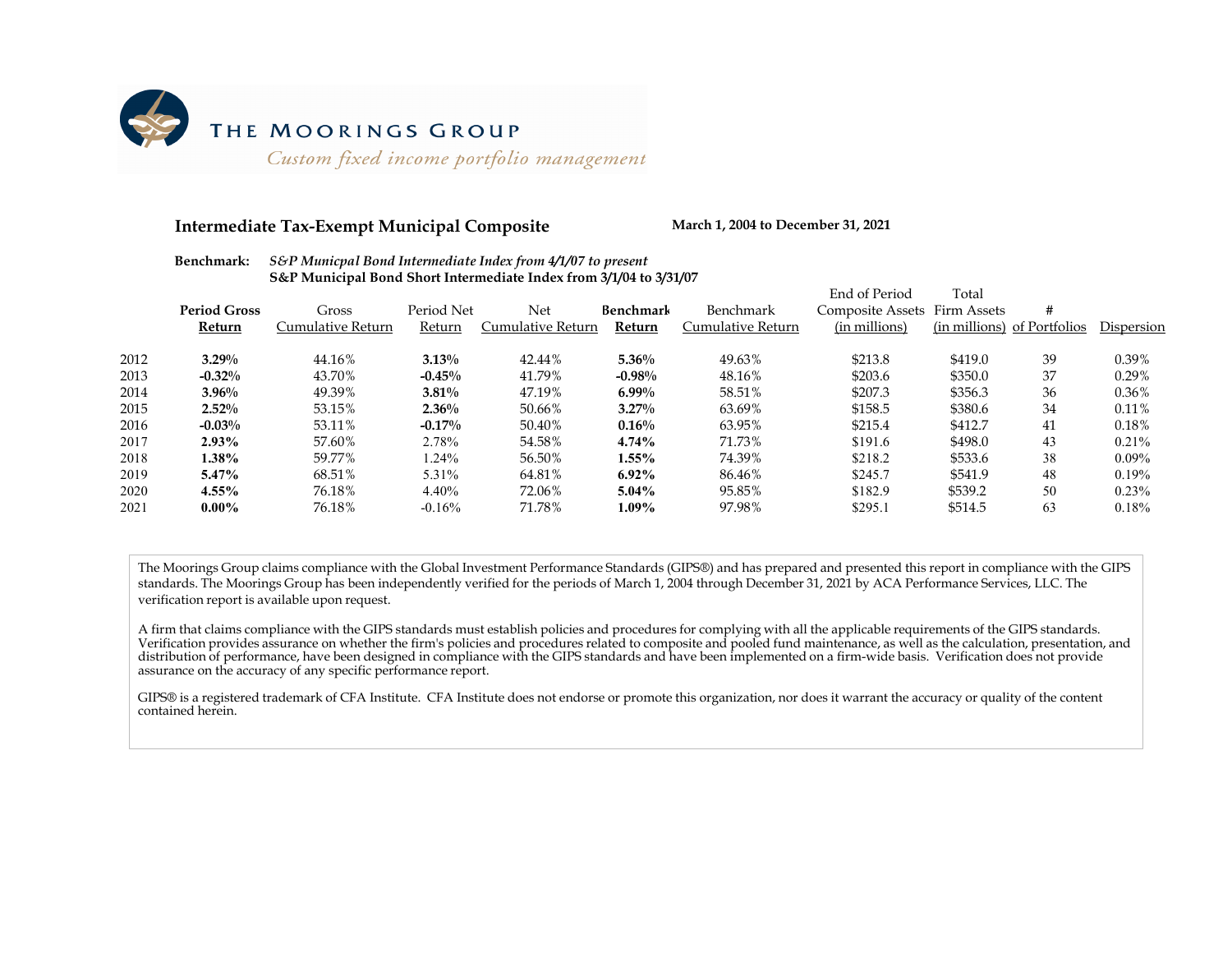# **The Moorings Group Disclosure Statement**

## **Intermediate Tax-Exempt Municipal Composite**

Firm Information: The Moorings Group LLC is an investment advisor registered with the Securities and Exchange Commission under the Investment Advisors Act of 1940. The Moorings Group is a fixed income portfolio investment manager that primarily invests in municipal securities. The firm is defined as an independent investment management firm that is not affiliated with any parent organization. The firm's fixed income fee schedule is as follows: .50% up to \$1 million, .40% for \$1 to \$3 million, .36 up to \$5 million, .25% for \$5 to \$15 million, .20% above \$15 million. Fees may be subject to negotiation where special circumstances warrant.

Composite Characteristics: The composite was created in March of 2004. On December 31, 2013, the name was changed from the Intermediate Municipal Composite to the Intermediate Tax-Exempt Municipal Composite to more accurately reflect the assets in the portfolios. There has been no change to the investment objectives or managerial style of the composite. A complete list and description of all firm composites is available upon request. The minimum portfolio size for the Intermediate Tax-Exempt Municipal Composite is \$1,000,000. The composite benchmark is the S&P Municipal Bond Intermediate Index\*; prior to 4/1/07 the benchmark was the S&P Municipal Bond Short Intermediate Index. This change in benchmark was made to facilitate client risk/return needs. The portfolios in this composite invest primarily in investment grade tax-exempt municipal securities with maturities from 3 to 15 years.

\*The S&P Municipal Bond Intermediate Index consists of bonds in the S&P Municipal Bond Index (see below) with a minimum maturity of three years and a maximum maturity of up to but not including 15 years as measured from the rebalancing date.

The Standard & Poor's Municipal Bond Index is a broad, market value-weighted index that seeks to measure the performance of the U.S. municipal bond market. All bonds in the index are exempt from U.S. federal income taxes and bonds may be subject to the alternative minimum tax (AMT). The maturity based sub-indices classify the bonds included in each respective sub-index by minimum term maturity as of the rebalancing reference date.

Calculation Methodology: Valuations and returns are computed and stated in U.S. dollars, and as of 1/1/10 individual portfolios are revalued daily. Prior to 1/1/10 the firm used the Modified Dietz formula to calculate monthly returns and linked these returns geometrically to produce an accurate time-weighted rate of return. Composite returns are asset weighted. Gross of fees returns are calculated gross of management fees and net of transaction costs. Net of fee returns are calculated net of actual management fees and transaction costs. Accruals for all fixed income securities are included in composite calculations. Market valuations are based on settlement date prior to January 1, 2005, and trade date thereafter.

Policy Manual: The firm maintains that it has a manual on file that encompasses all processes and procedures employed by the Firm. Additional information regarding policies for valuing investments, calculating performance returns and preparing GIPS Reports is available upon request.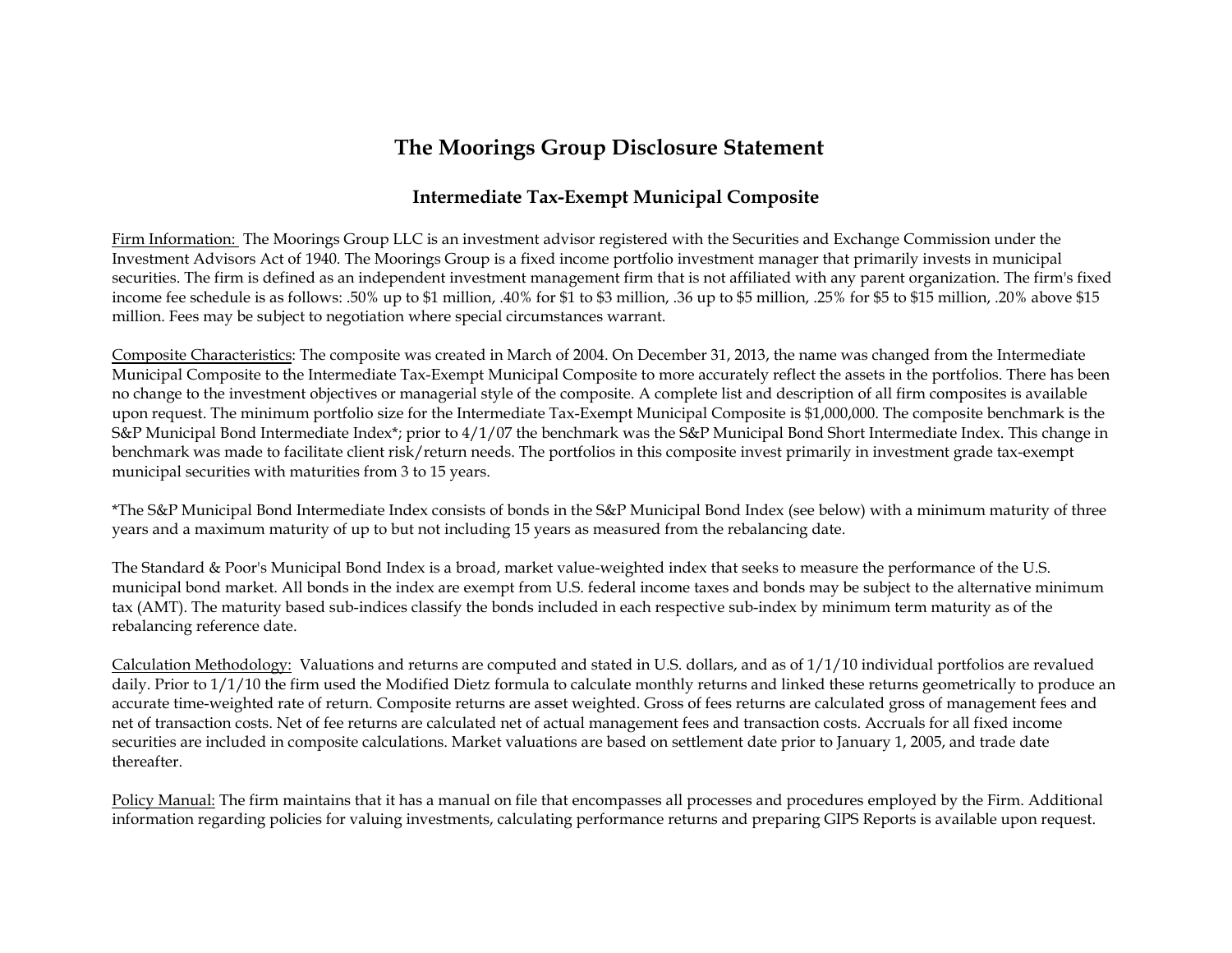Other Disclosures: The Moorings Group has received a Firm-wide GIPS® Verification from ACA Performance Services, LLC for the period March 1, 2004 through December 31, 2021. Dispersion calculations provided are the asset weighted standard deviation of portfolio returns for the year. Risk statistics presented are calculated using gross of fees returns. No dispersion statistics are presented when the number of portfolios that comprise the composite is five or less for any annual period. Effective 1/1/10 firm and composite assets under management include interest accruals for fixed income assets. Prior to 1/1/10, firm and composite assets under management do not include interest accruals.

Significant Cash Flows: Beginning 07/01/2014, we remove accounts from composites when a significant cash flow occurs. A significant cash flow is defined as an external cash flow during the month in an amount equal to 10% or greater of the portfolio's assets at the beginning of the month. The timing of the account's exit and subsequent re-entry will follow the account inclusion and exclusion policy described above. We have implemented processes to review cash flows and any determinance of "significance". We maintain records showing which portfolios were removed from a composite due to significant cash flows and the effective date of such removal, the value of the significant cash flow (amount of composite assets affected) for each portfolio, and the date said portfolios re-enter the composite. We document all account composite dates of entry and exit on our master Composite Member List.

Beginning 7/1/17, the firm's significant cash flow policy is updated as follows: Composites will exclude active portfolios for any month during which a significant client directed flow to the portfolio occurs. The Firm defines significant, unless otherwise noted, at the composite level as 10% of the portfolio's beginning asset value, and which are not representative of the make-up of the portfolio. In the event a significant cash flow occurs, portfolios are removed from the composite for the full month in which the flow occurs, and are added back to the composite at the beginning of the next full calendar month, provided the portfolio is fully invested to policy at that time. External flows comprised of securities representative of the composition of the portfolio are not subject to the 10% significant cash flow policy noted above.